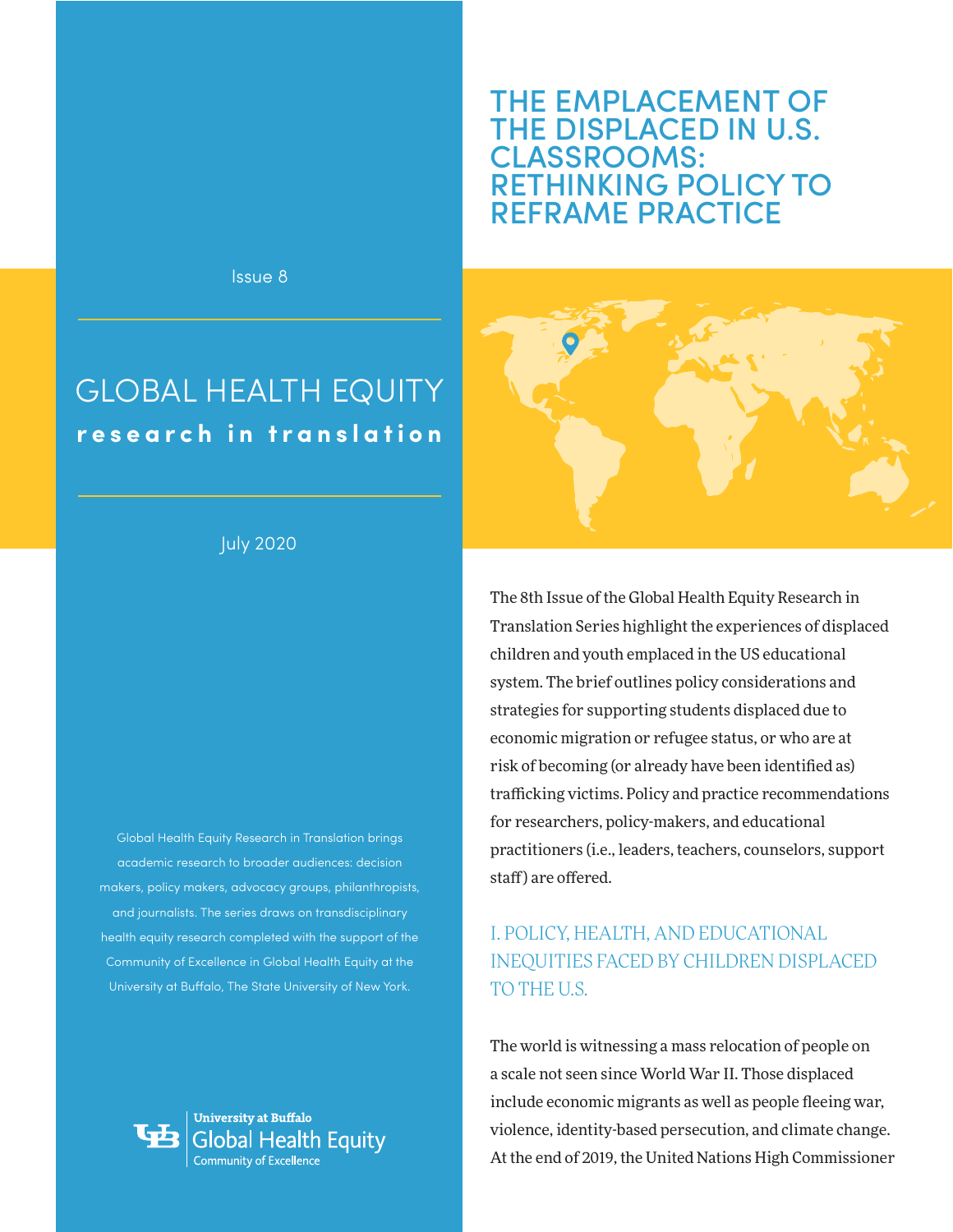for Refugees reported a record high of 79.5 million people forcibly displaced as a result of persecution, conflict, violence, or human rights violations, which represented an increase of almost nine million individuals over the prior year. Approximately 40% of these individuals were minors (under 18 years of age). Driven by a colonial past and neocolonial present, such movement comprises a continuum of forced- to voluntary-migration patterns.

An additional source of displacement arises from modern day slavery comprising commercially exploitative practices such as involuntary servitude, debt bondage, and forced sexual activity. Such activities are known as "human trafficking" under international policies as well as those at the US federal and state levels [1]. According to the International Labour Organization, in 2016 an estimated 40 million people were victims of modern-day slavery, of whom an estimated 75% were female, and 25% were minors. Importantly, while there is irrefutable evidence of cross-border and within-border trafficking, the formulation of reliable estimates is hampered by challenges such as barriers to structural and legal supports, policy inconsistencies, and flawed data collection techniques. Despite evidence that some policy makers and advocacy groups sensationalize sex trafficking statistics to support anti-immigration agendas, commercial labor exploitation is thought to occur at higher than reported rates.

While displacement is fraught with challenges for adults, minors face even greater risk of exploitation and rights violation both during migration, and, if successful, upon reaching their destination. Many asylum seekers, including unaccompanied children,

THE EMPLACEMENT OF THE DISPLACED IN U.S. CLASSROOMS: RETHINKING POLICY TO REFRAME PRACTICE

remain in US detention centers despite having valid claims for humanitarian protection. Further, because of inconsistencies between US immigration and human trafficking policies and the manner in which they are implemented—and the complicating fact that human smuggling [2] is a crime under US law—the proper identification of displaced unaccompanied minors who are vulnerable to trafficking can be stymied, and the legal remedies available to them are circumscribed [3].

Certain factors enhance the likelihood that a minor may be trafficked, such as age; gender; race; country of origin; socio-economic status; involvement with US child welfare, juvenile justice, and detention systems; childhood neglect and maltreatment; and housing status. Coupled with the failure of law to account for how individuals who are smuggled also are at risk for trafficking, there is an increased tendency to approach trafficking and immigration as a security problem. Each of these has a pronounced impact on displaced children and adolescents in the United States.

Forcibly displaced minors in US public school classrooms face a range of health inequities including short- and long-term academic, socioemotional, mental, and physical concerns. These occur in the form of developmental delays, language barriers, post-traumatic stress disorder, compounded and secondary trauma, depression, suicidal impulses, physical disfigurement, and chronic health disorders, among other serious challenges. Trafficked children, in particular, require assistance from law enforcement officials and legal advocates, as well as a spectrum of public provisions such as mental and physical health screening and treatment, social

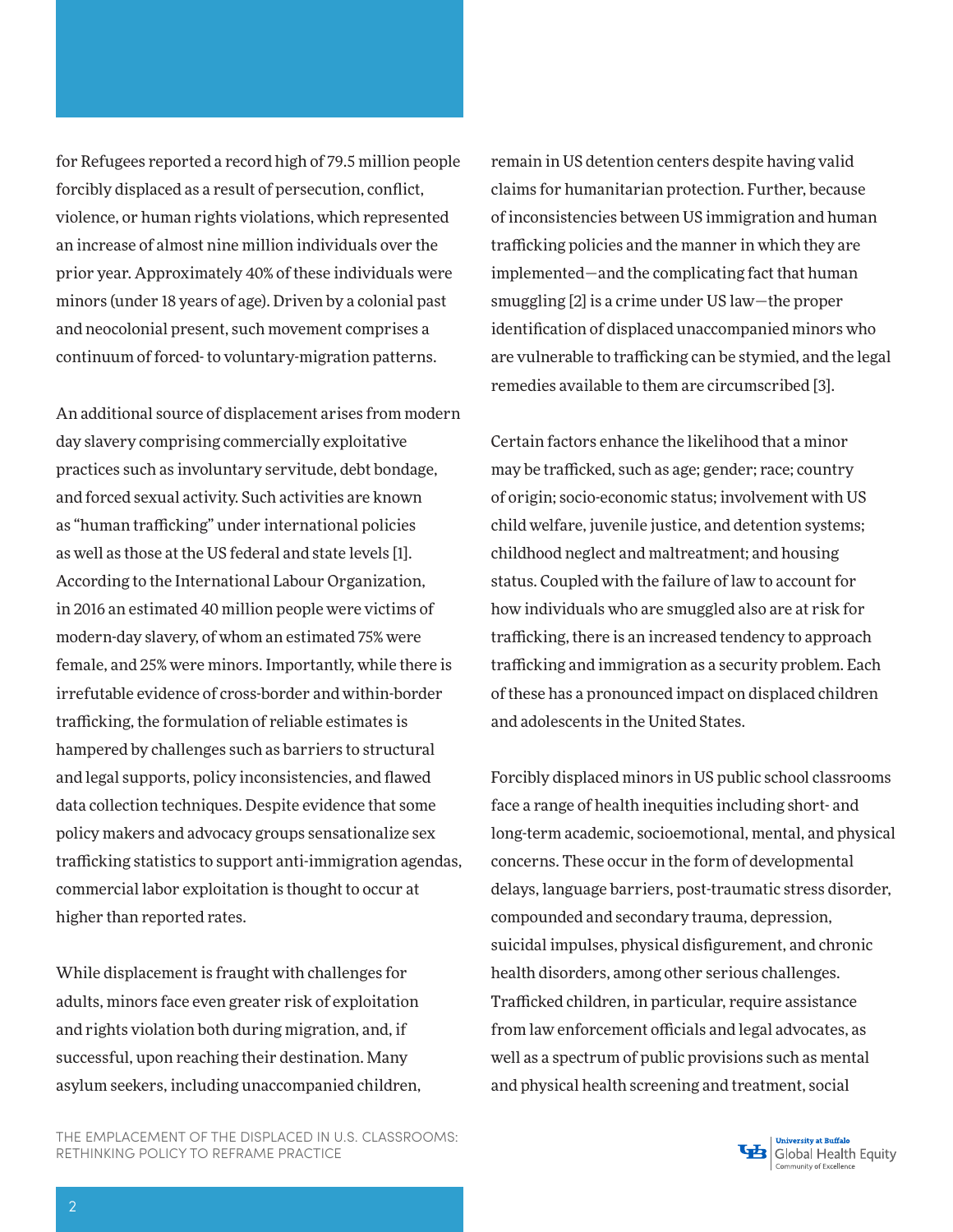service support, and educational advocacy. However, displaced children and their parents or guardians might not be aware of or feel safe seeking assistance from law enforcement, social service agencies, and health care providers because of discouraging experiences with structural racism, nativism, and sexism in US institutions, policies, and the behavior of those acting with a public charge.

Educational practitioners are uniquely situated as potential frontline points of contact for children and adolescents who might benefit from referrals to community resources and social services. While the general needs of displaced minors might be evident to many such practitioners, specialized training is warranted to address those unique dynamics affecting the subset of displaced children who are trafficked. Just as educational practitioners in previous decades received formal training in the identification of neglect, child abuse, and more recently, bullying, specialized, evidencebased training and curricula to help practitioners identify and prevent human trafficking can be developed and implemented.

In addition to a range of non-profit and grassroots educational programming funded by entities such as the US Departments of Justice and Health and Human Services, multiple states utilize multisector efforts to educate the public about human trafficking. Nine US states [4] now involve the educational sector in human trafficking prevention and victim identification. Yet, much like established concerns about the cultural politics that shape K-12 sex education curricula across the U.S., normative values also affect the policies,

THE EMPLACEMENT OF THE DISPLACED IN U.S. CLASSROOMS: RETHINKING POLICY TO REFRAME PRACTICE

respective implementation, and curriculum content aimed at educating practitioners about trafficking. Most problematic are those states (e.g., Texas) with proscribed stakeholder participation in the policydriven development of curriculum and training, which also lack a nuanced discussion of race, gender, and economic issues relevant to trafficking. At the same time, in response to President Trump's 2017 suite of executive orders on border security, interior immigration enforcement, trafficking, and refugees and visa holders from "designated nations," some US school districts adopted policies to protect undocumented students and their families; such policies deny federal immigration agents access to school buildings and personnel without a criminal warrant.

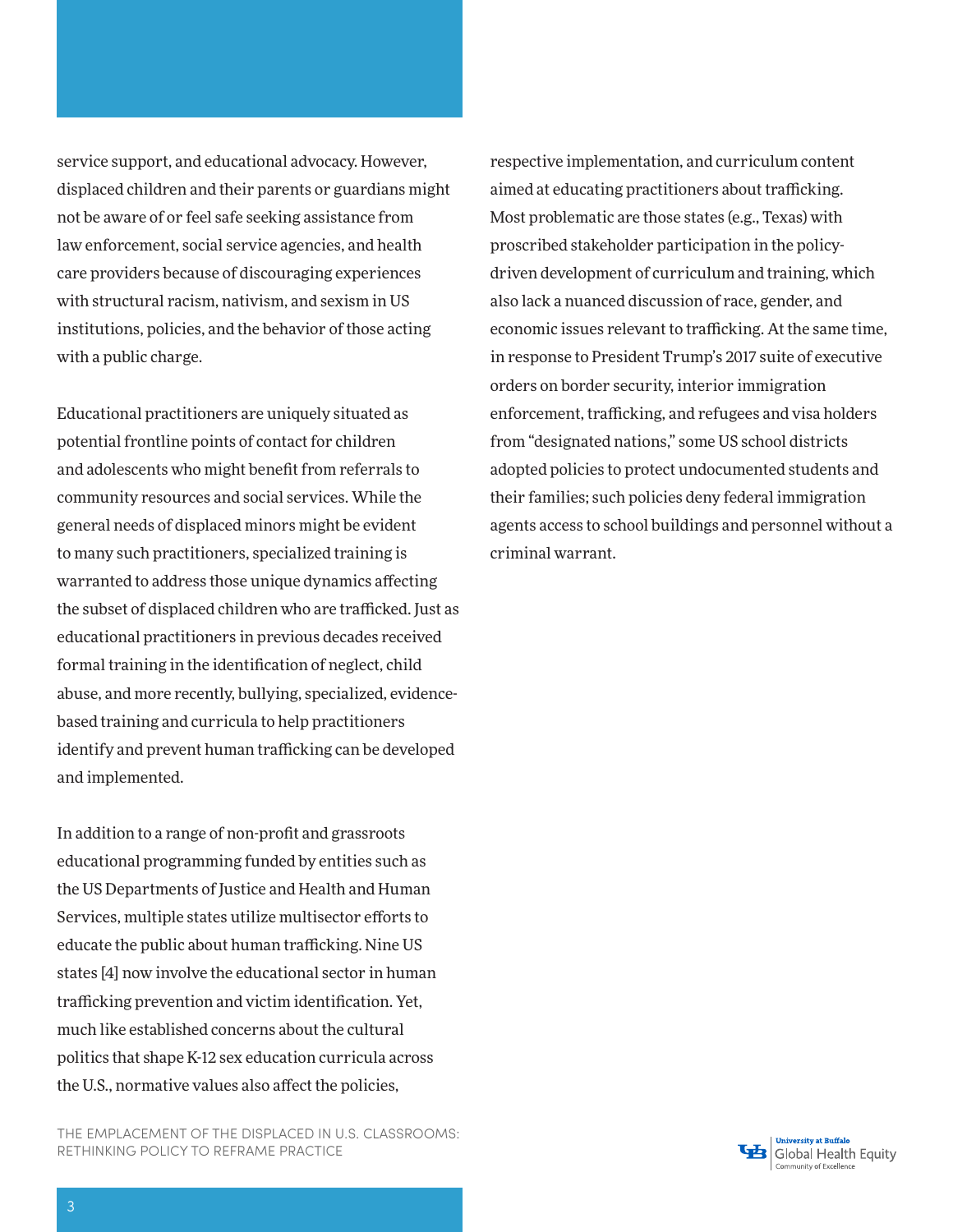#### II. PRACTICAL TAKEAWAYS

- 1. Normative bias and discourses of fear can shape community perspectives about displaced persons, which can manifest as a constraint on the basic rights and educational benefits to which children are legally entitled. Thus, it is important for all educational practitioners to understand the psychosocial impact of displacement on children and adolescents, particularly in a nativist political climate in the US that positions immigrants and refugees as undesirable threats to national security and economic prosperity.
- 2. By adopting a culturally responsive, supportive, and asset-based stance toward undocumented and other historically-marginalized and "othered" student groups, educational practitioners can play an important role in eliminating social stigmas and supporting students' educational growth.
- 3. To further support displaced students, practitioners can track and critically assess information about displaced populations; monitor how immigration and suspected cases of trafficking are handled by district administrative authorities; anticipate and plan for potential challenges with their school enrollment and family-school-community connections; and facilitate students' transition to higher education.
- 4. Human trafficking survivors require an array of specialized services to address physical and mental health, social welfare, and legal needs. To that end, school district and building leaders should consider developing school-researcher partnerships to assist with evidence-based and human rights-informed professional development training.

THE EMPLACEMENT OF THE DISPLACED IN U.S. CLASSROOMS: RETHINKING POLICY TO REFRAME PRACTICE

5. Human trafficking, and commercialized sexual exploitation in particular, is rooted in a white, hetero-patriarchal, capitalist, and colonial legacy. This is evidenced by the high rates of commercial and sexual violence that, regardless of geographic location, disproportionately affect women and girls overall, and Black, indigenous, and females of color in particular. Frank, reality-reflecting, and researchdriven training materials are needed if educational practitioners are to engage effectively with each other, local communities, and students on this topic.

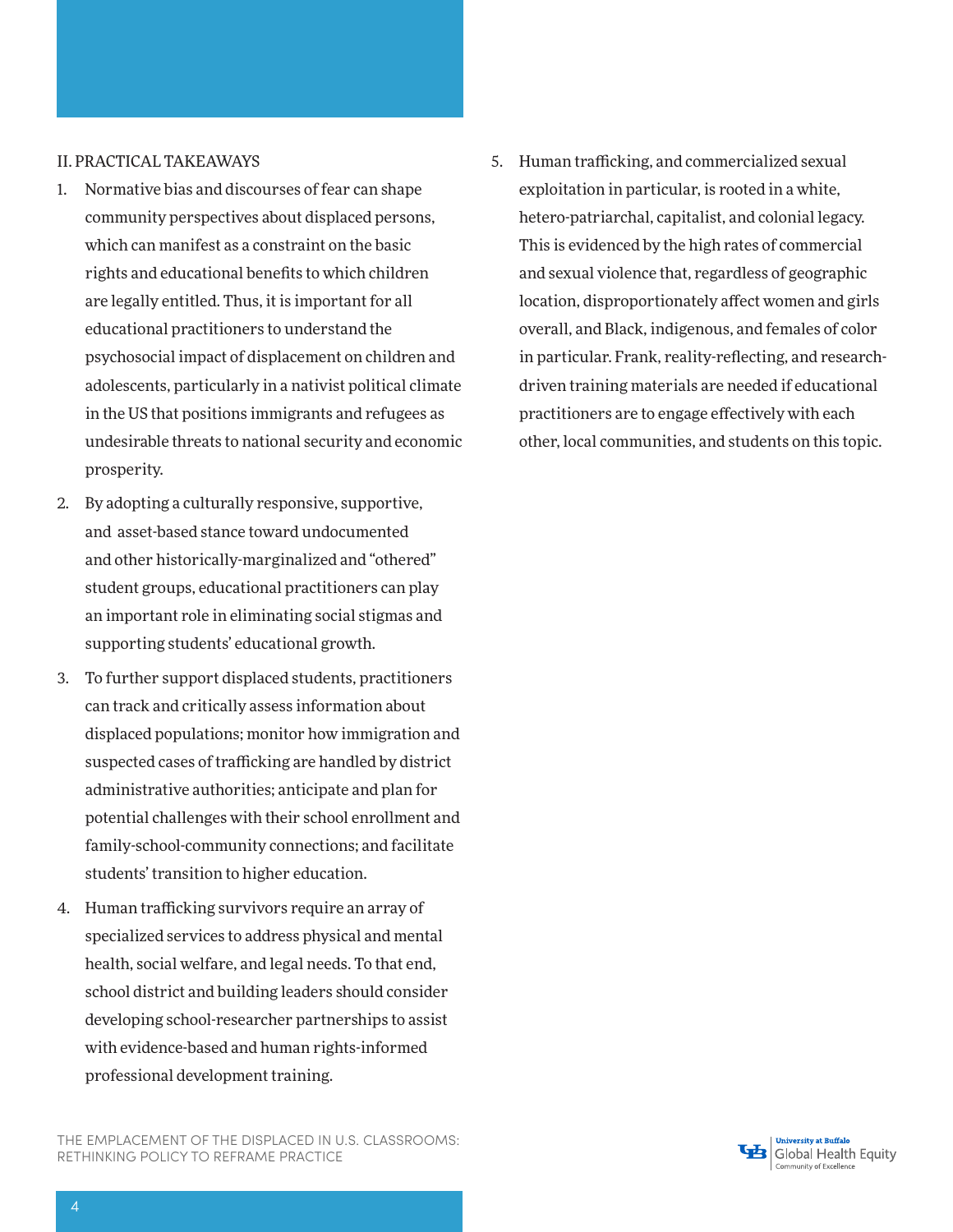#### III. MULTI-LEVEL POLICY TAKEAWAYS

- $\left( 1\right)$ In general, there is great need for educational research on the policies, programs, and interventions for displaced children and adolescents. In particular, there is a paucity of research-based information on how prior trauma affects student physical, mental, socioemotional, imaginative, and spiritual emplacement within new localities and schooling systems.
- (2) Educational policy research that analyzes contemporary shifts in international and US federal law concerning displacement, and also comparatively examines both mandated training and the diversion of trafficked minors from the juvenile justice system to child protective services, would be beneficial.
- **3)** State-level educational policies that contemplate the presence in public schools of displaced students—and their specific service and educational needs—are warranted. Policies and training curricula should be developed with practitioner input, particularly in light of state and local budget constraints that place increasing demands on public school personnel. To the greatest extent possible, the perspectives of survivors of displacement should be incorporated into policy and training materials.

THE EMPLACEMENT OF THE DISPLACED IN U.S. CLASSROOMS: RETHINKING POLICY TO REFRAME PRACTICE